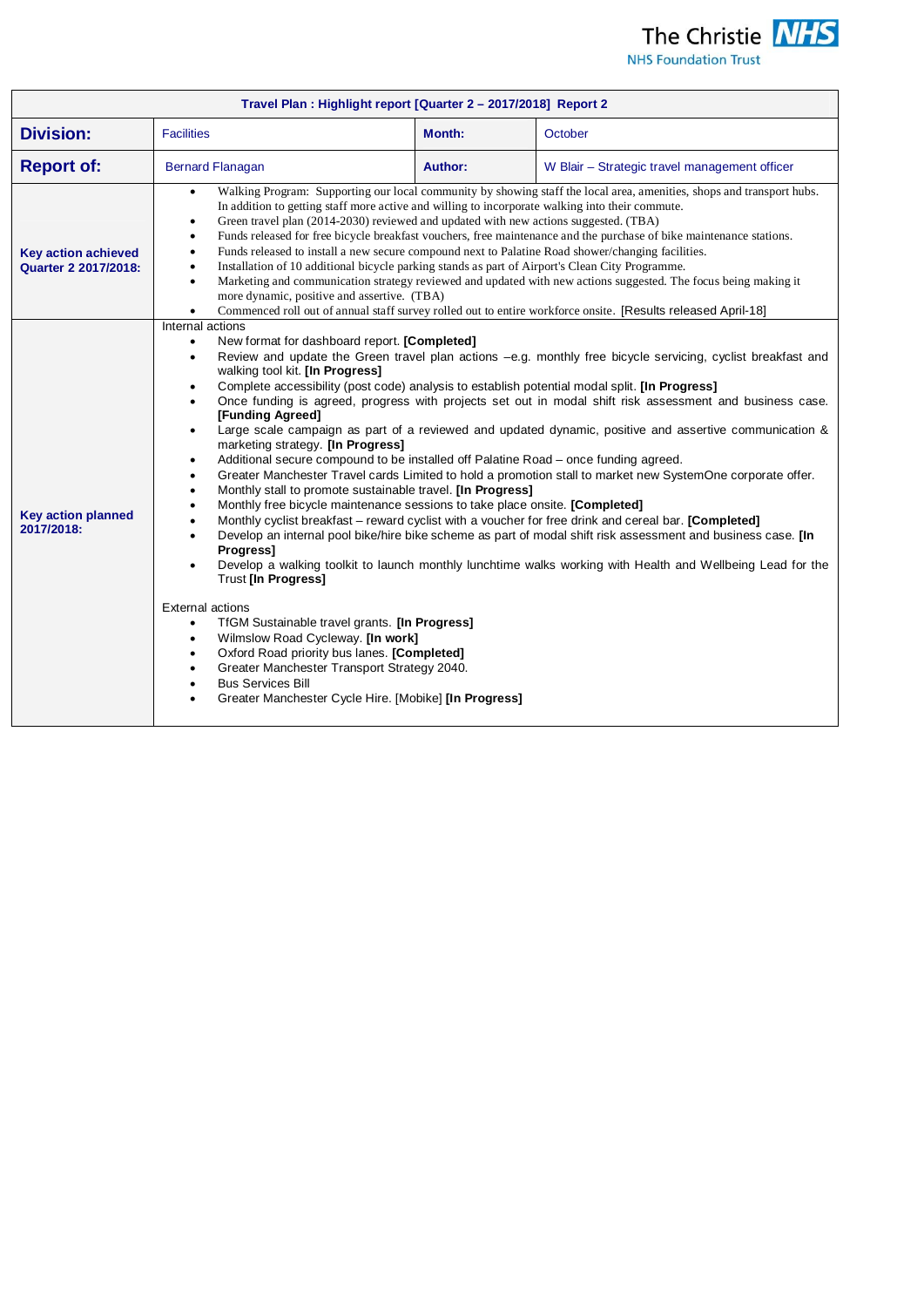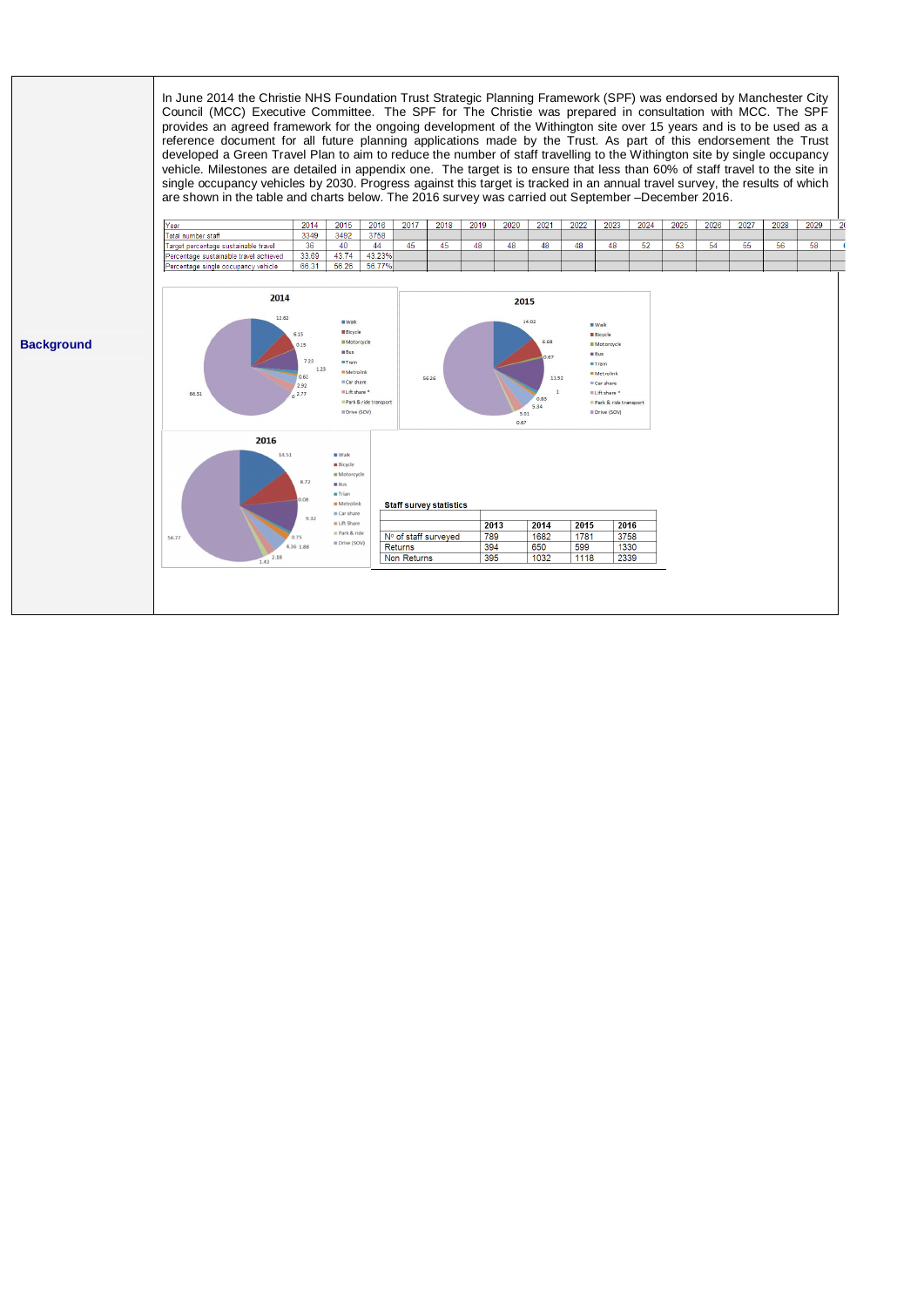|                      | <b>Green Travel Pan</b><br>$\bullet$                                                                                                                                           |  |  |  |
|----------------------|--------------------------------------------------------------------------------------------------------------------------------------------------------------------------------|--|--|--|
|                      | Green travel plan (2014-2030) reviewed and updated with new actions suggested. (TBA)<br>$\circ$                                                                                |  |  |  |
|                      | <b>Finance</b>                                                                                                                                                                 |  |  |  |
|                      | Application commenced for a sustainable travel grant from TfGM travel choices team.<br>$\circ$                                                                                 |  |  |  |
|                      | <b>Communication &amp; marketing</b>                                                                                                                                           |  |  |  |
|                      | Meeting held with TfGM marketing adviser to help develop strategy that is dynamic, positive and<br>$\circ$                                                                     |  |  |  |
|                      | assertive                                                                                                                                                                      |  |  |  |
|                      | Marketing and communication strategy reviewed and updated with new actions suggested. The focus<br>$\circ$                                                                     |  |  |  |
|                      | being making it more dynamic, positive and assertive. (TBA)                                                                                                                    |  |  |  |
|                      | Monitoring                                                                                                                                                                     |  |  |  |
|                      | Commenced roll out of annual staff survey rolled out to entire workforce onsite. [Results released<br>$\circ$                                                                  |  |  |  |
|                      | April-18]                                                                                                                                                                      |  |  |  |
|                      | Monitoring of cycle compound/shelter/stand usage.<br>$\circ$                                                                                                                   |  |  |  |
|                      | Results from the accessibility analysis have been returned from TfGM and are being reviewed.<br>$\circ$                                                                        |  |  |  |
|                      |                                                                                                                                                                                |  |  |  |
|                      | Walking                                                                                                                                                                        |  |  |  |
|                      | Transport for Greater Manchester and the Trust has commenced work on creating a bespoke<br>$\circ$<br>walking guide for the Trust.                                             |  |  |  |
|                      | Walking programme commenced on 16th August with a taster walk, prior to full 12 week<br>$\circ$                                                                                |  |  |  |
|                      | programme                                                                                                                                                                      |  |  |  |
|                      | The walking program involves:<br>$\circ$                                                                                                                                       |  |  |  |
|                      | Developing a weekly walking routine - 'Walking Wednesday'.<br>➤                                                                                                                |  |  |  |
|                      | Promoting the health benefits of walking, both recreationally as part of a commute.<br>➤                                                                                       |  |  |  |
|                      | Raise awareness of the local community and environment.<br>⋗                                                                                                                   |  |  |  |
|                      | Raise awareness of public transport hubs.<br>⋗                                                                                                                                 |  |  |  |
| <b>Actions taken</b> | Training up walking champions - training will be official Ramblers accreditation.<br>⋗                                                                                         |  |  |  |
| forward (June 2017   | ⋗<br>Development of the walking routes map covering local amenities, public transport stops                                                                                    |  |  |  |
| - September 2017)    | and parks.<br>Cycling                                                                                                                                                          |  |  |  |
|                      | Cycle to work day (13 <sup>th</sup> September)<br>$\circ$                                                                                                                      |  |  |  |
|                      | $\triangleright$ Free bicycle maintenance sessions.                                                                                                                            |  |  |  |
|                      | Cyclist breakfast - reward cyclist with a voucher for free drink and cereal bar.<br>➤                                                                                          |  |  |  |
|                      | Bicycle user group meeting<br>➤                                                                                                                                                |  |  |  |
|                      | New 20 space secure compound ordered that will be located central site near shower and changing<br>$\circ$                                                                     |  |  |  |
|                      | facilities.                                                                                                                                                                    |  |  |  |
|                      | Free basic maintenance training course $-11^{th}$ October.<br>$\circ$                                                                                                          |  |  |  |
|                      | Installation of 10 additional bicycle parking stands as part of Airport's Clean City Programme.<br>$\circ$                                                                     |  |  |  |
|                      | External pool/hire e-bike scheme through TfGM for a three month period launched October 2017.<br>$\circ$                                                                       |  |  |  |
|                      | <b>Public transport</b>                                                                                                                                                        |  |  |  |
|                      | TfGM offer: Employees who currently drive to work can benefit from getting a monthly Metrolink ticket<br>$\circ$                                                               |  |  |  |
|                      | for half price.                                                                                                                                                                |  |  |  |
|                      | Park & ride                                                                                                                                                                    |  |  |  |
|                      | A taxi service now covers off peak times so that the shuttle bus does not drive the route empty.<br>$\circ$                                                                    |  |  |  |
|                      |                                                                                                                                                                                |  |  |  |
|                      |                                                                                                                                                                                |  |  |  |
|                      | <b>Business travel</b>                                                                                                                                                         |  |  |  |
|                      | Travel plan coordinator and Corporate Finance Manager have commenced discussions with service<br>$\circ$<br>leads across site to gain feedback on the potential of the scheme. |  |  |  |
|                      |                                                                                                                                                                                |  |  |  |
|                      | <b>External</b>                                                                                                                                                                |  |  |  |
|                      |                                                                                                                                                                                |  |  |  |
|                      | Oxford Road priority bus lanes [Completed June 2017]<br>٠                                                                                                                      |  |  |  |
|                      | Wilmslow Road cycleway.                                                                                                                                                        |  |  |  |
|                      | Work on second city crossing [Completed February 2017]<br>Chasing update on the installation of additional bicycle parking outside MCRC as part of Airport's Clean City        |  |  |  |
|                      | Programme. [Completed September 2017]                                                                                                                                          |  |  |  |
|                      |                                                                                                                                                                                |  |  |  |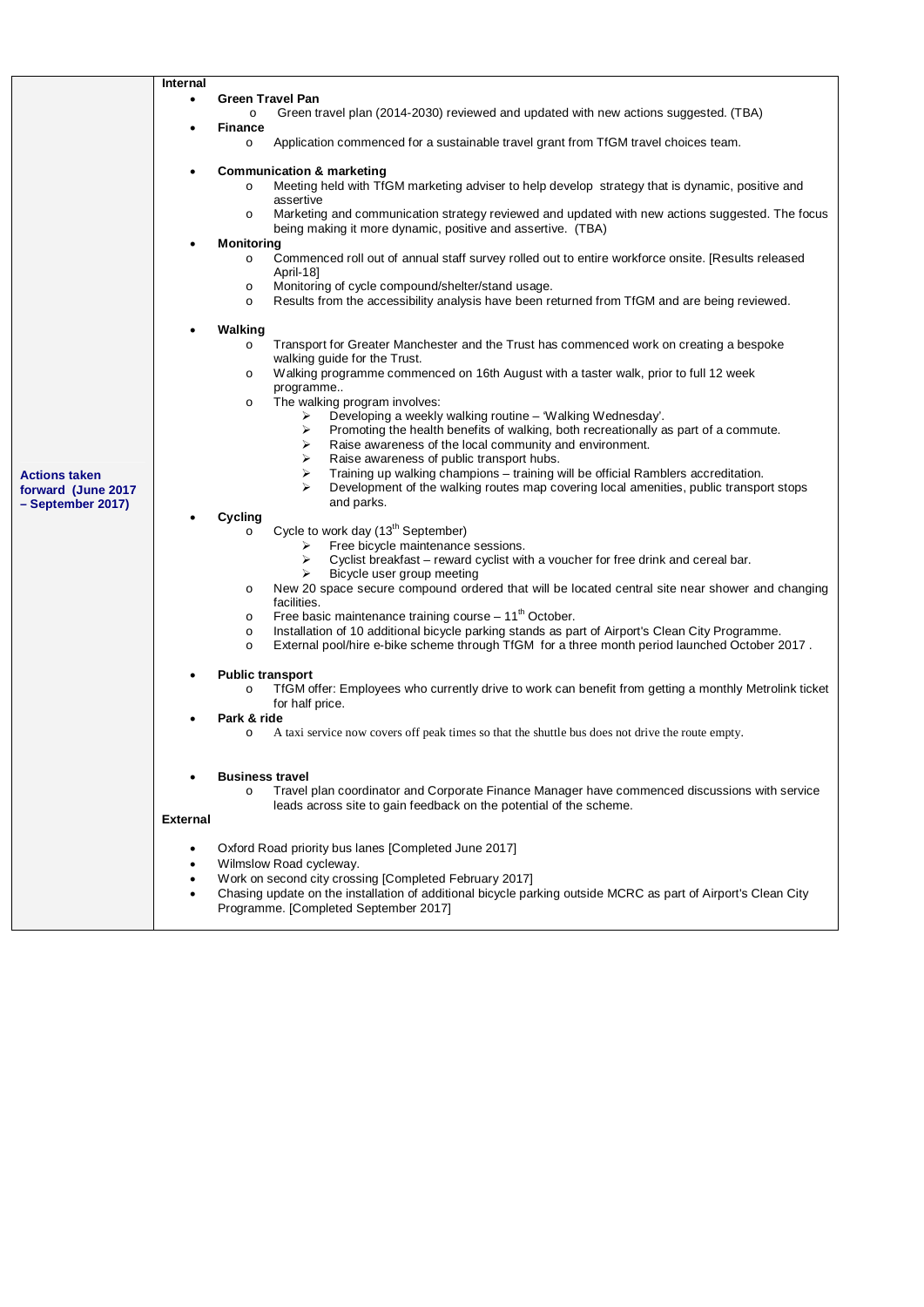| <b>Planned activities</b><br>quarter 3 (October<br>2017 - December<br>2017) | <b>Green Travel Pan</b><br>Seek approval of reviewed and updated Green travel plan (2014-2030.<br>$\circ$<br>Travel plan coordinator to attend Smarter travel 2017, a best practice sustainable event.<br>$\circ$<br>Management of staff car parking policy: Permit eligibility criteria to be reviewed to potential give low<br>$\circ$<br>emission vehicles greater priority.<br><b>Funding</b><br>Complete application for TfGM sustainable travel grant to fund bicycle compound.<br>$\circ$<br><b>Communication &amp; marketing</b><br>A new dynamic, positive and assertive communication and marketing strategy to be ratified at the<br>$\circ$<br>sustainable travel and car park group.<br><b>Monitoring</b><br>Develop questions for collecting feedback from new starters after induction to see if any sustainable<br>$\circ$<br>travel offers have been taken.<br>Complete roll out of annual staff survey rolled out to entire workforce onsite. [Results released April-<br>$\circ$<br>18]<br><b>Information Analysis</b><br>Review accessibility analysis to assess the likely potential for improving modal share of non SOV<br>$\circ$<br>modes.<br>Walking<br>Conclude the walking program that will encourage staff to be passionate about a walking and see the health<br>benefits that can come from including walking as part, or for their entire journey. The objectives of a walking<br>program are as follows:<br>To develop a toolkit with a step-by-step resource to promote walking.<br>$\circ$<br>To develop a map of suggested local walking routes and amenities.<br>$\circ$<br>Promoting the health benefits of walking, both recreationally as part of a commute.<br>$\circ$<br>Encourage staff to support local businesses and engage with the local community.<br>$\circ$<br>To illustrate how walking can be incorporated into lunchtimes, breaks and business travel to support<br>$\circ$<br>a healthier and more active workforce.<br>Raise awareness of public transport hubs.*<br>$\circ$<br>To train and support walking champions in delivering the long term goals of the walking program.<br>$\circ$<br>Formally launch 'Walking Wednesday'<br>$\circ$<br>Cycling<br>Installation of additional CCTV at cycle hubs.<br>$\circ$<br>Installation of three bicycle maintenance stations.<br>$\circ$<br>Monthly walkaround of bicycle facilities to assess any maintenance or security concerns.<br>$\circ$<br>Monthly cycling event – voucher give away and free maintenance sessions.<br>$\circ$<br>Internal Pool/hire bike scheme proposal to be drafted based on feedback from pilots conducted in<br>$\circ$<br>2015, 2016 and 2017.<br><b>Public transport</b><br>See above* - i.e. raise awareness of public transport routes.<br>$\circ$<br>Park & ride<br>Continue to promote the park & ride bus as an option for staff living locally to walk to the site and<br>$\circ$<br>catch the bus<br>Continue to promote the park & ride bus as an option for Metrolink users – i.e. arrange pick-ups from<br>West Didsbury station.<br><b>Business travel</b><br>Review proposal from Car Club service provider to assess the potential savings and sustainable<br>$\circ$<br>travel impact that could be made from signing up to a car club.<br><b>External</b><br>Wilmslow Road Cycleway update. |  |
|-----------------------------------------------------------------------------|----------------------------------------------------------------------------------------------------------------------------------------------------------------------------------------------------------------------------------------------------------------------------------------------------------------------------------------------------------------------------------------------------------------------------------------------------------------------------------------------------------------------------------------------------------------------------------------------------------------------------------------------------------------------------------------------------------------------------------------------------------------------------------------------------------------------------------------------------------------------------------------------------------------------------------------------------------------------------------------------------------------------------------------------------------------------------------------------------------------------------------------------------------------------------------------------------------------------------------------------------------------------------------------------------------------------------------------------------------------------------------------------------------------------------------------------------------------------------------------------------------------------------------------------------------------------------------------------------------------------------------------------------------------------------------------------------------------------------------------------------------------------------------------------------------------------------------------------------------------------------------------------------------------------------------------------------------------------------------------------------------------------------------------------------------------------------------------------------------------------------------------------------------------------------------------------------------------------------------------------------------------------------------------------------------------------------------------------------------------------------------------------------------------------------------------------------------------------------------------------------------------------------------------------------------------------------------------------------------------------------------------------------------------------------------------------------------------------------------------------------------------------------------------------------------------------------------------------------------------------------------------------------------------------------------------------------------------------------------------------------------------------------------------------------------------------------------------------------------------------------------------------------------------------------------------------------------------------------------------------------------------------------------------------------------------------------------------------------|--|
| <b>Appendix - Milestones</b>                                                |                                                                                                                                                                                                                                                                                                                                                                                                                                                                                                                                                                                                                                                                                                                                                                                                                                                                                                                                                                                                                                                                                                                                                                                                                                                                                                                                                                                                                                                                                                                                                                                                                                                                                                                                                                                                                                                                                                                                                                                                                                                                                                                                                                                                                                                                                                                                                                                                                                                                                                                                                                                                                                                                                                                                                                                                                                                                                                                                                                                                                                                                                                                                                                                                                                                                                                                                                    |  |
| 2014                                                                        | June 2014 - SPF approved with new GTP target of 60% by 2030<br>$\bullet$<br>July 2014 - £245k set aside for new shower / changing facilities<br>$\bullet$<br>October 2014 - GTP communication & marketing strategy developed and in place.<br>October 2014 – Personal travel planning is available to all staff for the foreseeable future through Transport for<br>٠<br>Greater Manchester.<br>November 2014 - Business case baseline assessments reviewed and amended to include sustainable travel<br>٠<br>elements.<br>June 2015 - Free Park & ride pilot commences operation from Broughton Park F.C., Hough End<br>٠<br>June 2015 - 6 new showers and a dry room completed and opened<br>$\bullet$                                                                                                                                                                                                                                                                                                                                                                                                                                                                                                                                                                                                                                                                                                                                                                                                                                                                                                                                                                                                                                                                                                                                                                                                                                                                                                                                                                                                                                                                                                                                                                                                                                                                                                                                                                                                                                                                                                                                                                                                                                                                                                                                                                                                                                                                                                                                                                                                                                                                                                                                                                                                                                           |  |
| 2015                                                                        | June 2015 - Opening of the Manchester Cancer Research Centre (MCRC).<br>August 2015 - MCRC new cycling facilities opened: 20 space compound, 6 showers, drying facilities and 180<br>lockers<br>September 2015 – Local parking restrictions came into force (S106 agreement as part of the application<br>097417/FO/2011/S1 for the development of the MCRC).                                                                                                                                                                                                                                                                                                                                                                                                                                                                                                                                                                                                                                                                                                                                                                                                                                                                                                                                                                                                                                                                                                                                                                                                                                                                                                                                                                                                                                                                                                                                                                                                                                                                                                                                                                                                                                                                                                                                                                                                                                                                                                                                                                                                                                                                                                                                                                                                                                                                                                                                                                                                                                                                                                                                                                                                                                                                                                                                                                                      |  |